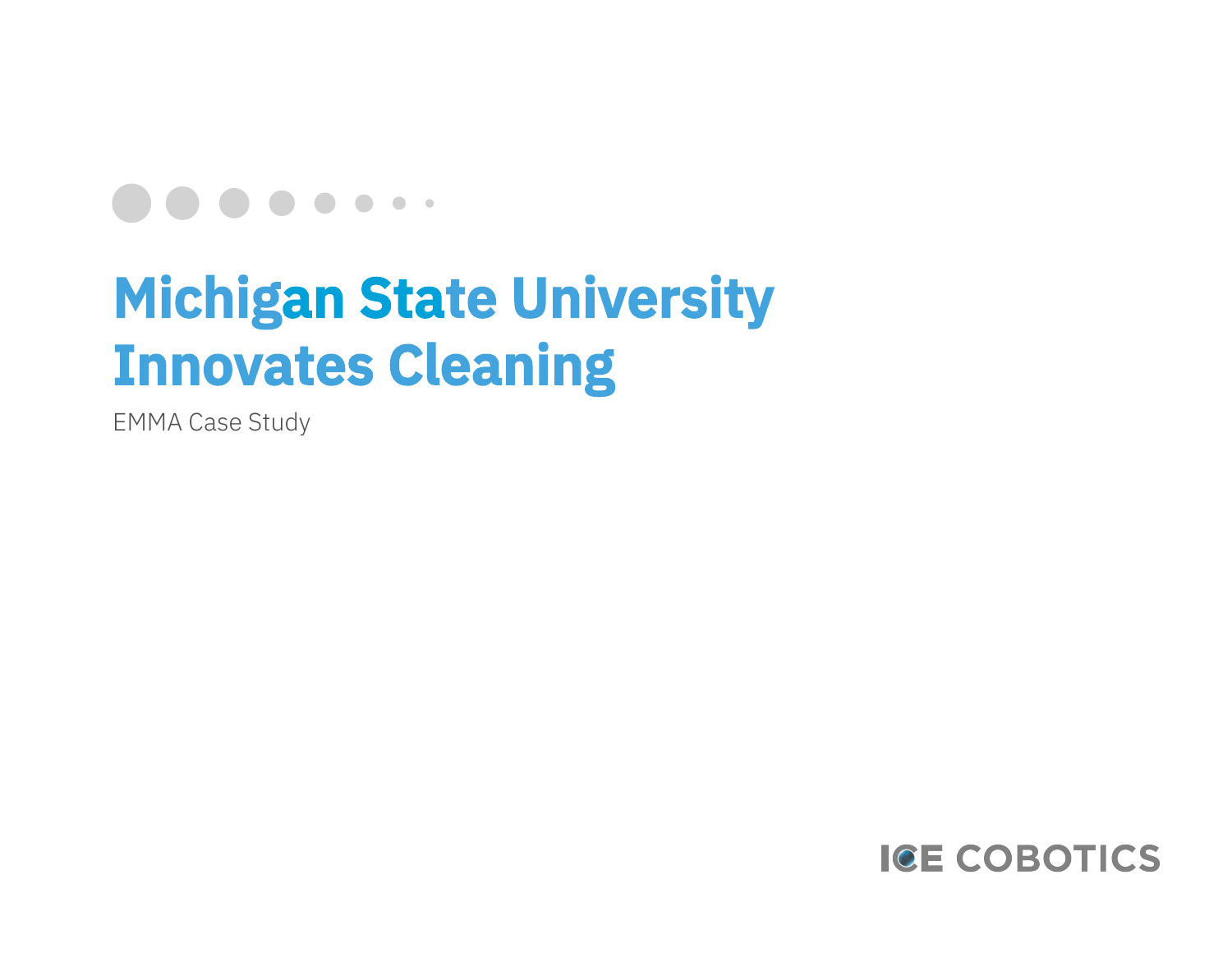# Innovation Elevates Cleaning.

"We've been able to reallocate 60 hours of work a month and have our staff focus more heavily on disinfecting, bathrooms, trash and other touch-ups."

BRANDON BASWELL, Campus Service Manager at Michigan State University Michigan State University, in East Lansing, Michigan, has one of the largest college campuses in the United States. It sits on a sprawling 5,239 acres and is made up of 549 buildings, that is a lot of space to maintain daily. As one of the largest public universities in Michigan, MSU has a lot to focus on, one of the most important being maintaining a clean and healthy campus so students can focus on research and learning as "conducting research at the highest caliber" is one of their core values and is applied across curriculum's and departments.

For Brandon Baswell, Campus Service Manager in the Infrastructure Planning and Facilities division at MSU, this focus is no different. Maintaining 549 buildings in order to ensure the health and safety of students and faculty is a complex job. The IPF Infrastructure Planning and Facilities division, looking for ways to maintain such a large campus effectively and efficiently, is always in search of innovative forms of technology as a way to give the campus community access to state-of-the-art technology. Over two years ago they rented EMMA, an autonomous floor scrubber in order to address challenges they were facing with building maintenance.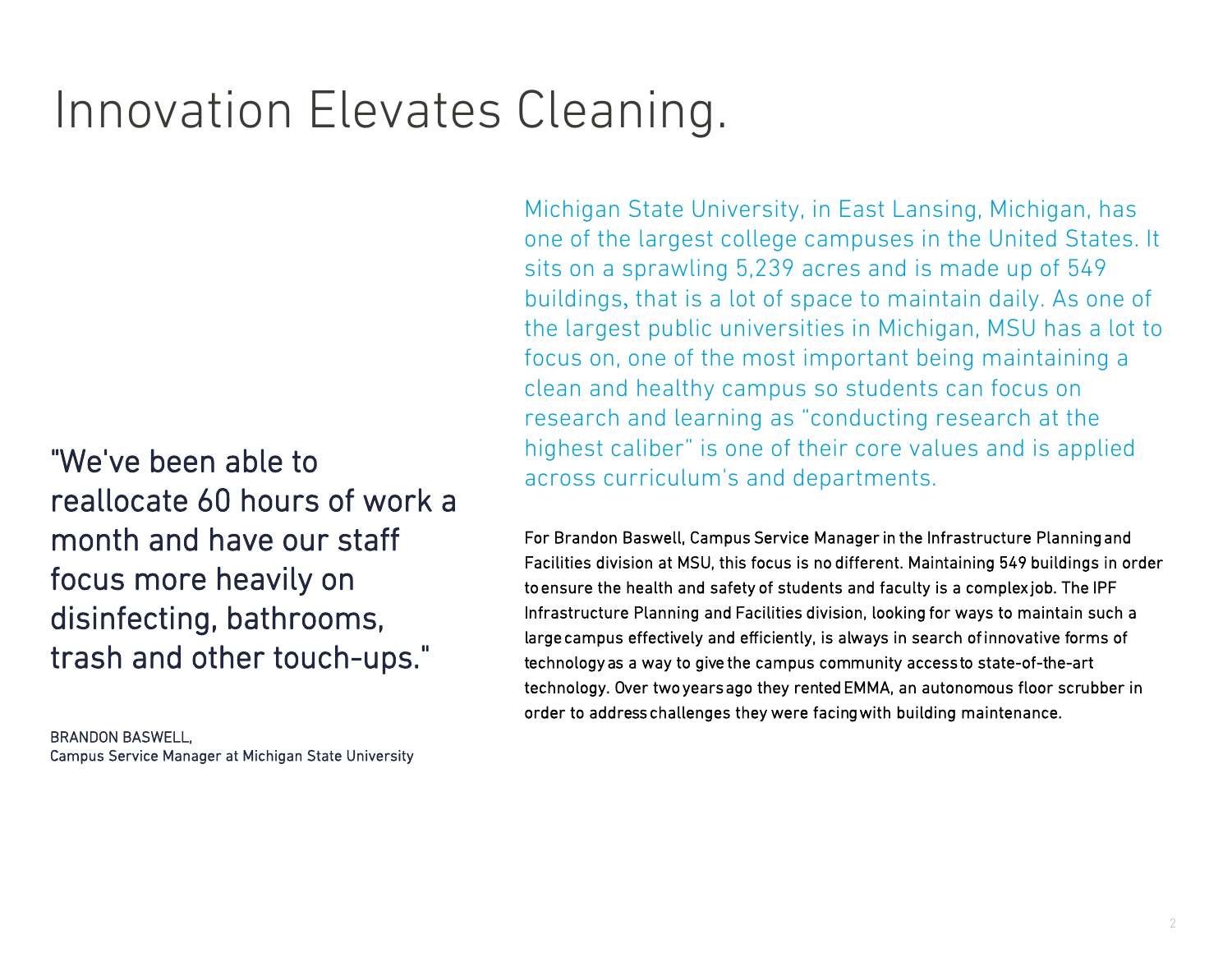#### THE CHALLENGE

# High Turnover is Costly.

One of the many challenges faced by Baswell and the IPF division at MSU is high turnover and being short staffed. Not having enough employees on staff at the right time makes it difficult to maintain the campus to the standards they want to achieve. The maintenance and cleaning job sector face these challenges across the U.S. due to abnormal work hours and lack of skilled laborers. By adding in highlevel technology like EMMA, MSU was able to elevate the skills required to complete the work due to the handling of high-tech machinery as part of the job. Combined with MSU's push to be leaders in the use of new technologies, and the IPF's need to address employee shortages, the college decided to add two autonomous floor scrubbers to the team, both EMMA, the autonomous floor scrubber.

#### WHY MSU CHOSE EMMA?

One of main reasons for choosing EMMA was the incredible ease of learning and working with the technology - Baswell points out. Ease of use, taking over mundane tasks and elevating the craft of cleaning, not to mention the overall ROI, all made the decision for adding technology to the team a good one.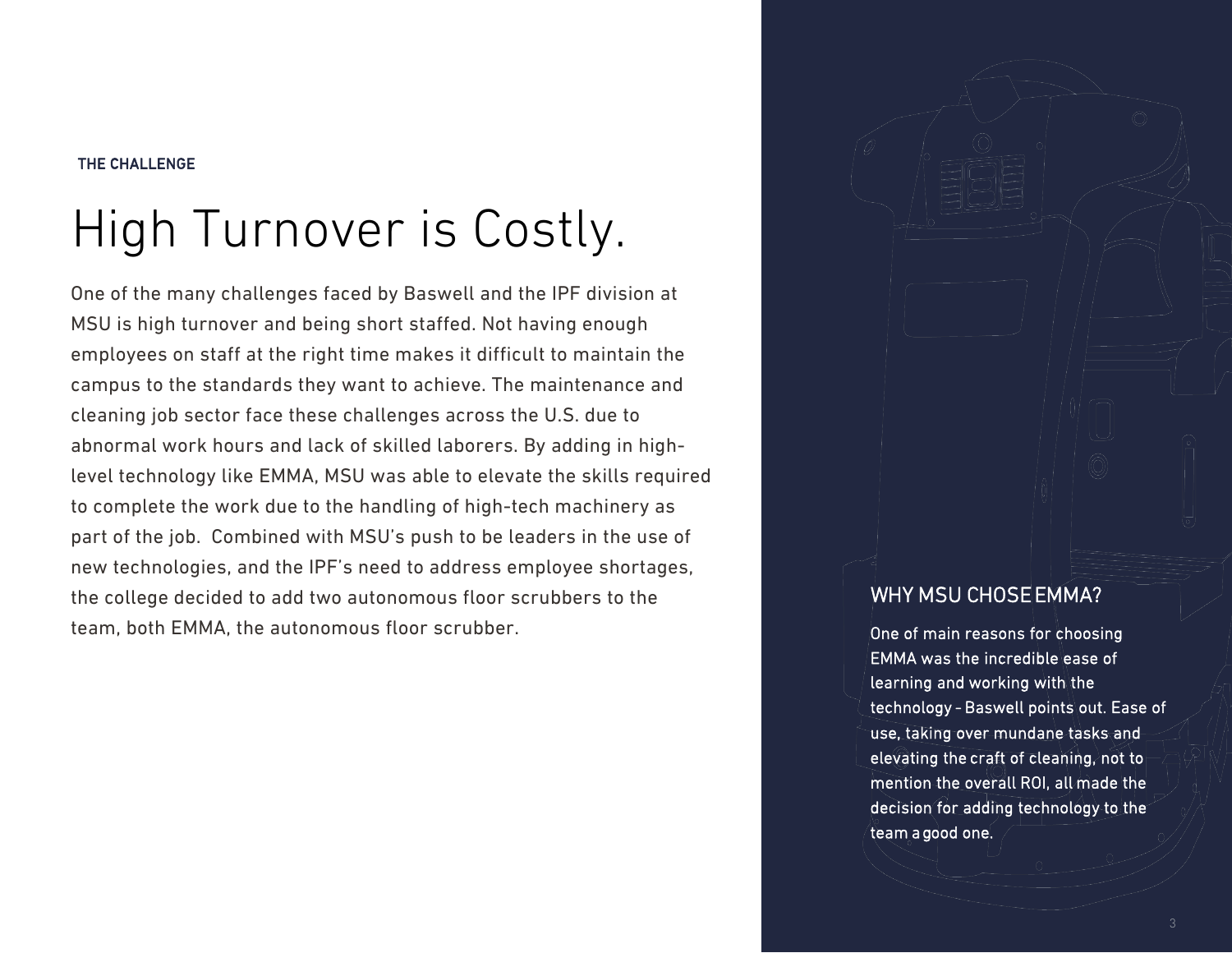**THE SOLUTION**

## Efficiency Made Easy.

The staff is freed up to focus on the more detailed work that needs additional attention, "That person can be more effective for something we don't have a machine for," Baswell adds. Adding autonomous technology has helped off-set staff shortages and assist in getting all jobs done to standard.

By adding EMMA to the building and maintenance team, Baswell has been able to reallocate labor. for example, instead of a person spending time operating the machine they can start it with the click of a button and as the machine runs autonomously "they can work on collecting trash, recycling, cleaning door glass, and touch ups." Plus, they are able to spend more time disinfecting, he says.

Additionally, adding technology like EMMA to the team has helped elevate the "cleaning craft" Baswell says. This is because workers are trained on how to use very expensive equipment and it is essentially "elevating the profession." He goes on to say his biggest recommendation for adding machines like EMMA is "it's effective use of labor." Adding EMMA alleviates the staff from having to do mundane work and allows them to focus on more detailed and highly important tasks that cannot be automated.